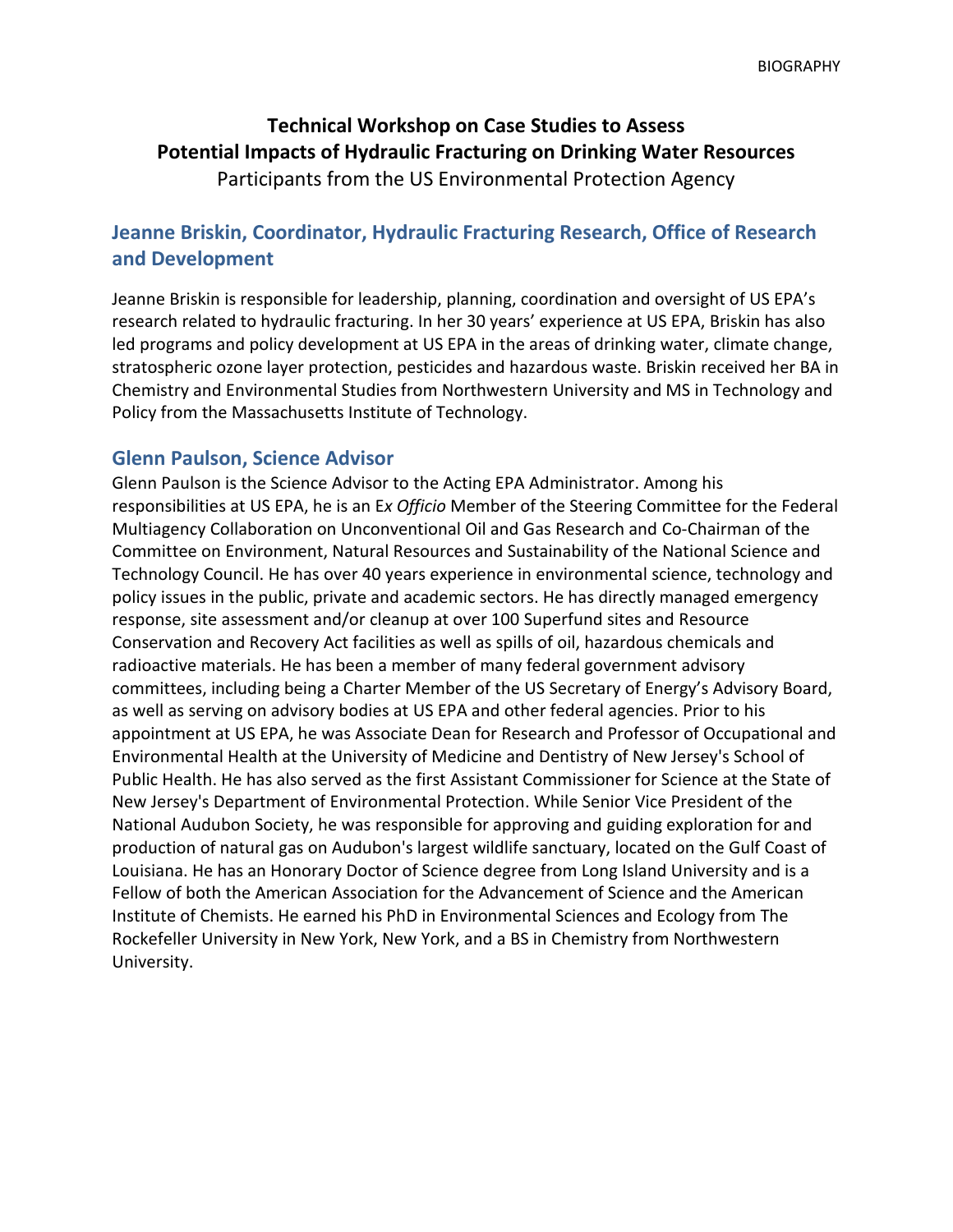## **Cynthia Sonich-Mullin, Director, National Risk Management Research Laboratory**

Cynthia Sonich-Mullin is the Director of US EPA's National Risk Management Research Laboratory (NRMRL) in Cincinnati, OH. She is responsible for leading the application of engineering and environmental technology research to support the US EPA in the development of policy, regulations and guidance to further environmental protection in the US. This includes air pollution prevention and control, sustainable technologies, land remediation and pollution control, water supply and water resources and groundwater and ecosystems restoration research. Included in this research agenda are significant efforts on hydraulic fracturing. Her career has been devoted to public service and environmental science. She has over 30 years of experience within US EPA's Office of Research and Development (ORD) and has served in numerous management and leadership positions. In addition to her research within ORD, Ms. Sonich-Mullin served a three-year detail to the World Health Organization in Geneva, Switzerland, to initiate and implement a program to globally harmonize approaches to the assessment of risk from exposure to chemicals. More recently she was detailed to a leadership position within the Office of Solid Waste and Emergency Response in Washington, DC, and lead ORD's contributions to the response to the Deepwater Horizon Incident. Before joining NRMRL, Sonich-Mullin served as the Acting Director of the National Homeland Security Research Center. The focus of her research and experience has been on environmental health and epidemiology and more specifically on risk assessment of exposure to environmental stressors in all media. She has worked on the development of human health criteria and action levels for chronic low level exposures as well as acute, short term exposures and including threat and consequence assessment of chemical, biological and radiologic contaminants to increase the capability of US EPA to carry out its homeland security responsibilities. She received a BA from Western College, in Oxford, OH, and a MS in Environmental Sciences with an emphasis on human health from Miami University.

## **E. Ramona Trovato, Associate Assistant Administrator, Office of Research and Development**

Ramona Trovato is the Associate Assistant Administrator for US EPA's Office of Research and Development (ORD). She provides executive leadership on US EPA's hydraulic fracturing research. During her distinguished 33 year career at US EPA, Trovato has served in numerous leadership positions in the Office of the Administrator, Office of Water, Office of Enforcement and Compliance Assurance, Office of Air and Radiation, Office of Environmental Information and Office of Solid Waste and Emergency Response, as well as her present leadership position in ORD. She has successfully led many implementation initiatives focused on improving operational performance, and building efficiency into environmental protection efforts. Some notable examples include her work in protecting and promoting children's health; developing and implementing the Comprehensive State Ground Water Protection Program; working with the private sector and states to make the best and highest use of properties cleaned up under the Superfund program; and, developing and implementing the National Environmental Laboratory Accreditation Program. Among the many awards received during government service, she was recognized with the Distinguished Career Award in recognition of